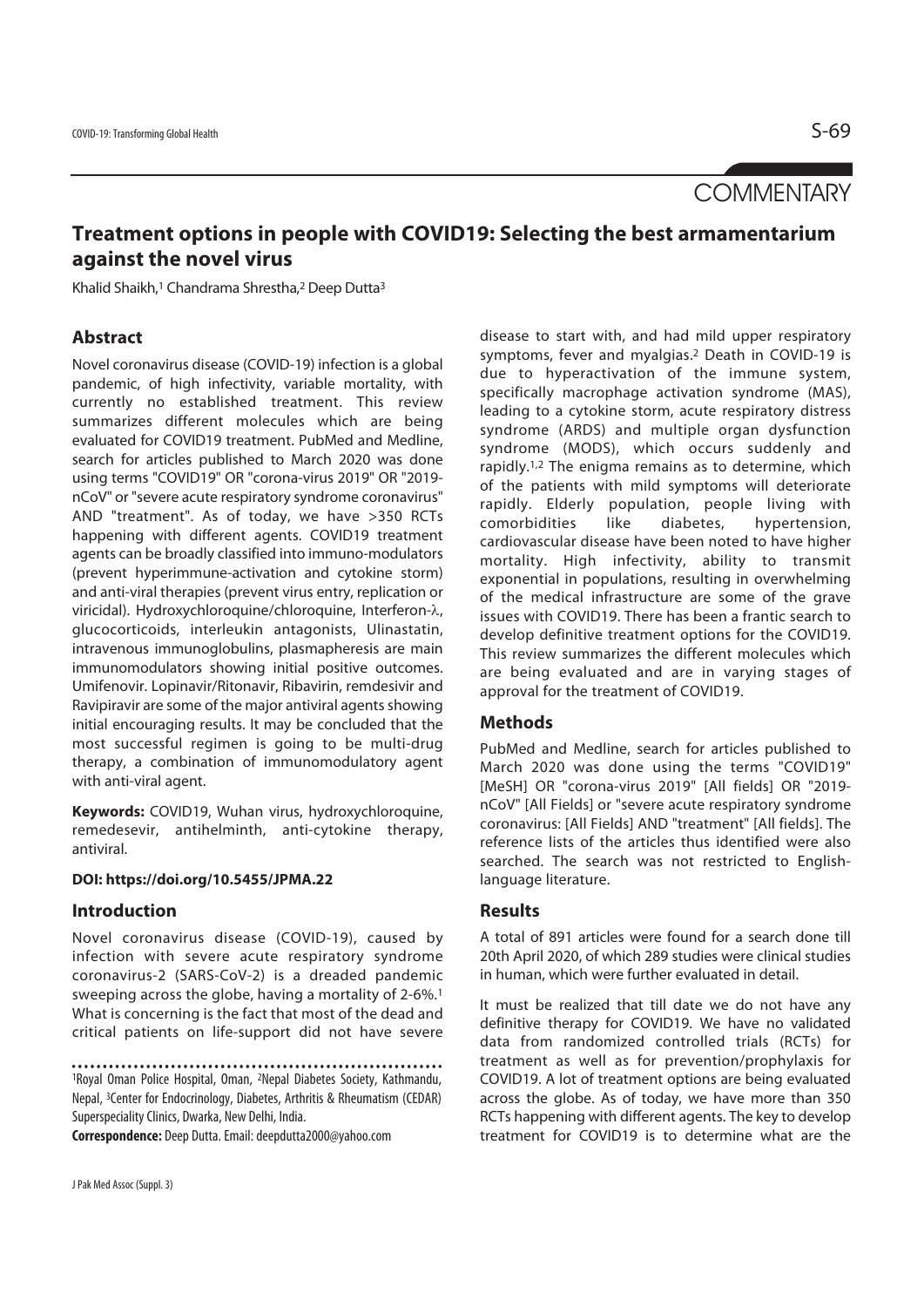**Table-1:** Pharmacotherapy under evaluation for managing COVID19.

| <b>Immuno-modulators</b>                 | <b>Anti-viral agents</b> |
|------------------------------------------|--------------------------|
| Hydroxychloroquine/chloroquine*          |                          |
| Hydroxychloroquine/chloroquine*          |                          |
| Interferon- $\lambda$                    | Umifenovir               |
| glucocorticoids                          | lopinavir/ritonavir      |
| interleukin antagonists                  | Ribavirin                |
| Ulinastatin                              | Remedesivir              |
| intravenous immunoglobulins              | Ravipiravir              |
| Plasmapheresis/renal replacement therapy | Anti-helminthic agents   |

\*Has both immunomodulatory and antiviral properties.

predictors of poor outcomes, and trying to address them may improve outcomes in COVID19 infection.

## **COVID19 and the immune response: making sense**

High levels of pro-inflammatory cytokines (IL-1b, interferon (IFN)-α, IP-10, and monocyte chemoattractant protein 1 (MCP-1)) have been detected in people with COVID-19 infection, which in turn activates T-helper type 1 (Th1) cell response.2 It must be noted that TNFa levels are not starkly elevated when compared to the IL1 and IL6 levels in patients with COVID19 infection.2 Increased viral load also contributes to the increased cytokine response. This increase cytokine levels cause pulmonary and interstitial tissue damage leading to ARDS. Lung involvement severity, Multiple organ dysfunction syndrome (MODS) and mortality correlates well with the increased cytokine levels (cytokine storm) in COVID19 infection.2 However, what is unique in COVID19 and not seen in SARS and MERS, is the increased levels of cytokines which inflammatory response (IL-4 and IL-10).<sup>3</sup> Why this occurs is not well understood yet, and may reflect body's attempt to tone down the hyper-immune response.

Hence potential treatment for COVID19 can be classified based on the mechanism they are likely to work on:

**1) Immuno-modulators:** They prevent hyperimmune activation and the related cytokine storm

**2) Anti-viral therapies:** They prevent either the virus entry into the cell or their replication, kills the virus and prevent the subsequent hyper-immune activation of the patient.

### **Immunomodulators under evaluation for COVID19**

#### **Hydroxychloroquine/Chloroquine**

Hydroxychloroquine (HCQ) and chloroquine (CQ) have

S-70 COVID-19: Transforming Global Health

similar structure and mechanism of action. The hydroxyl group in hydroxychloroquine makes it less permeable to blood retina barrier, making it more retina safe compared to chloroquine. Multiple mechanism of action has been attributed to HCQ/CQ. HCQ/CQ inhibits the glycosylation of angiotensin-converting enzyme 2 (ACE2) receptor in intestine, heart, kidneys and lung, thus inhibiting the virus entry into the body and cells. HCQ/CQ increase endosomal pH and interferes with the glycosylation of cellular receptor of SARS-CoV.4,5 Through alkalinisation of lysosome pH HCQ/CQ inhibits expression of cathepsin, thus inhibiting formation of autophagosome, which prevents cell death and spread of virus in the body. $4,5$  Its attenuation of cytokine production (inhibits the production of IL6 and TNF $\alpha$ ) and lymosomal inhibition may explain its immunomodulatory role, which explains its extensive use in rheumatologic disorders like lupus, rheumatoid arthritis among others.6 Thus HCQ/CQ has both immunomodulatory as well as anti-viral properties.

Unpublished data from China involving more than 100 patients with COVID19 has suggested improvement in Chest X-ray findings, viral clearance and decreasing the rate of disease progression with CQ.7 A highly publicized small open labelled RCT from France openlabel nonrandomized French study involving 20 patients in the HCQ group (600mg/day) and 16 in the control group, documented increased virologic clearance (nasopharyngeal swab PCR) in the HCQ group (70%) as compared to the control group (12%; P<0.01).<sup>8</sup> The same group also reported that addition of azithromycin to HCQ in 6 patients with COVID19 infection resulted in an even better virologic clearance (100% va 57% in the dual therapy vs HCQ monotherapy).8 However, it must be remembered that Azithromycin, a macrolide antibiotic is a cytochrome inhibitor, and increases the half-life of HCQ, which may increase the risks of side effects associated with HCQ, both cardiac and ocular. There are other reports which has seen no benefit with the use of HCQ/CQ.9 Hence it is very important to determine which are the patients and at what stage of COVID19 infection would HCQ/CQ give the best results. Currently there are severe studies on with both HCQ/CQ evaluating their role in prophylaxis from COVID19 infection in health care workers as well as for treatment in patients.9 As per the American Association of Ophthalmology in their 2016 statement, the daily dose of HCQ should be kept <4-5 mg/kg-weight/day to reduce the risk of retinal toxicity.10 The corresponding safe dose of chloroquine would be less than 2-3mg/kgweight/day.10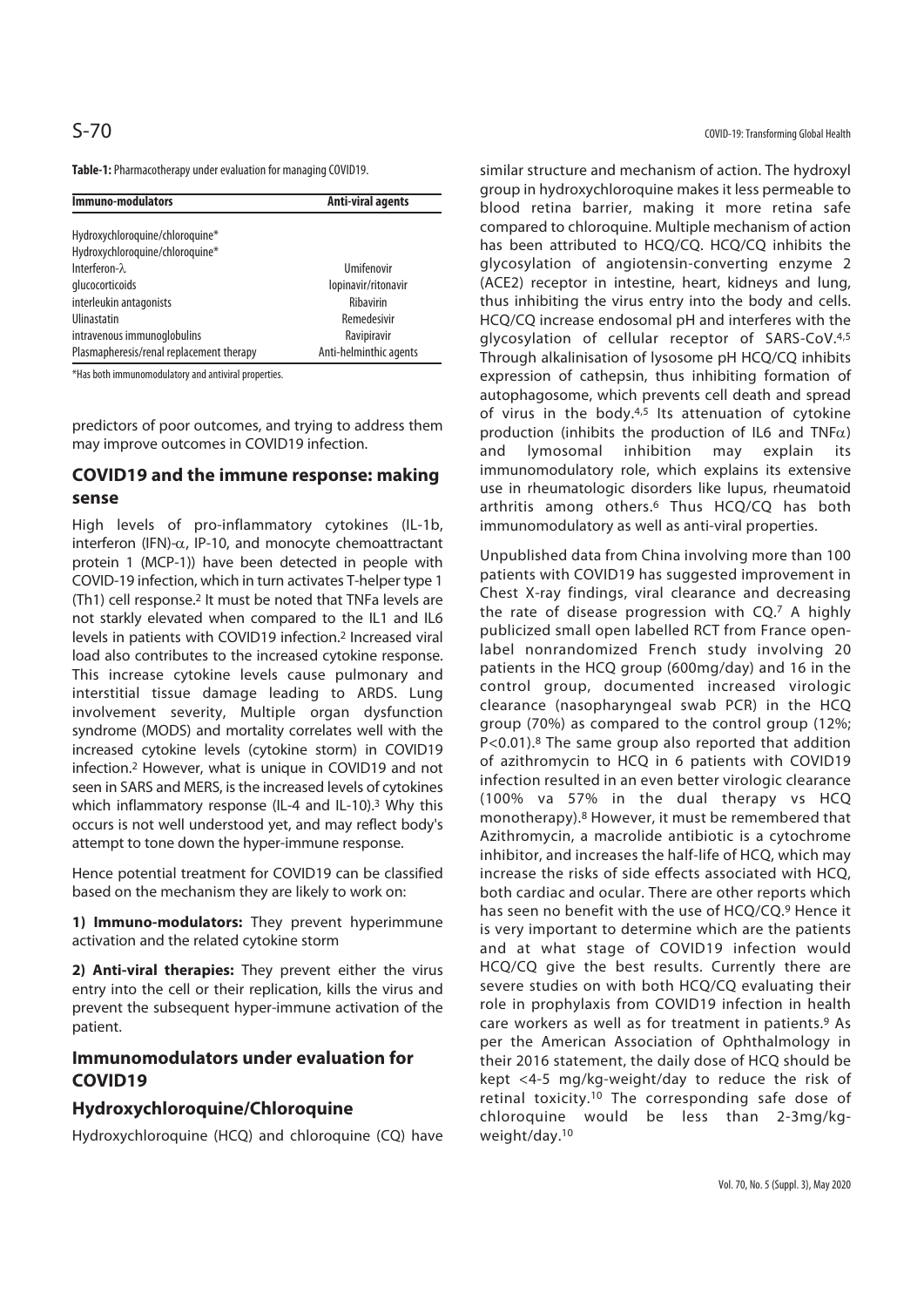## **Interferon-**λ

Interferon-λ activates the anti-viral genes in the alveolar epithelial cells (AECs) in the lung, the primary site of attack of the COVID19 virus. Hence it has some antiviral activity and prevents immune activation. Administration of Interferon-λ early in the course of COVID19 infection has been shown to decrease viral load and improve outcomes.11,12 The challenge remains how to screen people with COVI19 infection when they are almost asymptomatic. Clinical response with Interferon-λ especially the pegylated versions in admitted sick patients have largely been disappointing.13

## **Glucocorticoids**

Glucocorticoids are commonly used in autoimmune disorders cause of their broad anti-inflammatory and immunosuppressive properties. Glucocorticoids worked as effective anti-inflammatory agents during the 2003 SARS epidemic.14,15 The key was to administer glucocorticoids early in the course of disease, which lead to improvement in oxygenation, X-ray chest features and earlier resolution of fever.14,15 However, early treatment of COVID19 patients with glucocorticoids have shown to increase the viral load and disease aggravation in few reports.16 The reason for this diametrically opposite response to infection by 2 different viruses of the same family is not known. As of date, use of glucocorticoids is recommended only in severely ill COVID19 patients with florid cytokine storm (methylprednisolone 1-2mg/kg/day or equivalent for 3- 5 days) to prevent ARDS and MODS.17 Glucocorticoids should be avoid in the initial stages of COVID19.

## **Interleukin-1 antagonists**

Anakinra, an antagonist of IL-1β has been effectively used to treat the cytokine storm associated with infection related severe sepsis, improving the 28-day survival.18 However, we currently do not have any data on the effectiveness of anakinra in COVID19 infection.

#### **Interleukin-6 antagonists**

Tocilizumab (IL6 antagonist) is used in rheumatology to manage rheumatoid arthritis, and cytokine storm secondary to vasculitis and other autoimmune disorders.19 Tocilizumab (at 4-8mg/kg, 2 doses 12 hours apart, slow iv infusion) has been found to be effective in patients with severe COVID19 infection and raised IL6 levels, in reports from China.2

## **Ulinastatin**

Ulinastatin, a natural anti-inflammatory substance in the

body, used in the treatment of pancreatitis and acute circulatory failure, has the advantage of not having the immunosuppressive properties of glucocorticoids.20 It may have great potential in managing the cytokine storm of COVID19 infection.

## **Intravenous immunoglobulin (IVIG)**

IVIG has been tried in some of the severely ill patients with COVID19 infection at Wuhan, with mixed outcomes.21 IVIG has dual role immune substitution and immunomodulation and is an area of active research for COVID19 treatment.

## **Blood purification/chelation therapies**

Plasma exchange/filtration to filter away the excess cytokines has been shown to be an effective way of managing cytokine storm. They have been found to be useful in some of the patients with COVID19 infection.22 Early renal replacement, artificial liver technology also works on the same principles.

## **Anti-viral therapies for COVID19**

## **Umifenovir**

Oseltamivir, approved for treatment of influenza has no impact against the SARSCoV-2 (the COVID19 virus). Umifenovir, a drug of the same family, which targets the S protein/ACE2 interaction and inhibiting membrane fusion of the viral envelope, based on invitro studies is being evaluated in COVID19.23 Umifenovir is approved in Russia and China for influenza treatment. The recommended dose is 200mg thrice daily for 9 days.24 The current evidence is from small unblinded RCTs. There is an urgent need for larger better quality studies before it can be recommended for use in COVID19.

## **Lopinavir/Ritonavir (LoRi)**

LoRi is approved for the treatment of HIV infection. LoRi has been found to be beneficial in inhibiting other coronaviruses by not the COVID19 virus.25,26 A systematic review showed limited benefits of LoRi in SARS and MERS infection.25,26 In SARS, LoRi works best when initiated during the early course of the disease (early peak viral replication phase; initial 7-10 days). No benefits were seen when started in more severe disease and sick patients.25 A small open labelled RCT of LoRi in COVID19 infection involving 199 patients did not document any significant better outcomes in the treatment as compared to the control group.27 Suggested dosing is 400mg of lopinavir with 100mg of ritonavir twice daily for 14 days.<sup>9</sup> Nausea, diarrhoea and hepatoxicity (2-10%) are the major side effects of this regimen. Transaminitis due to any cause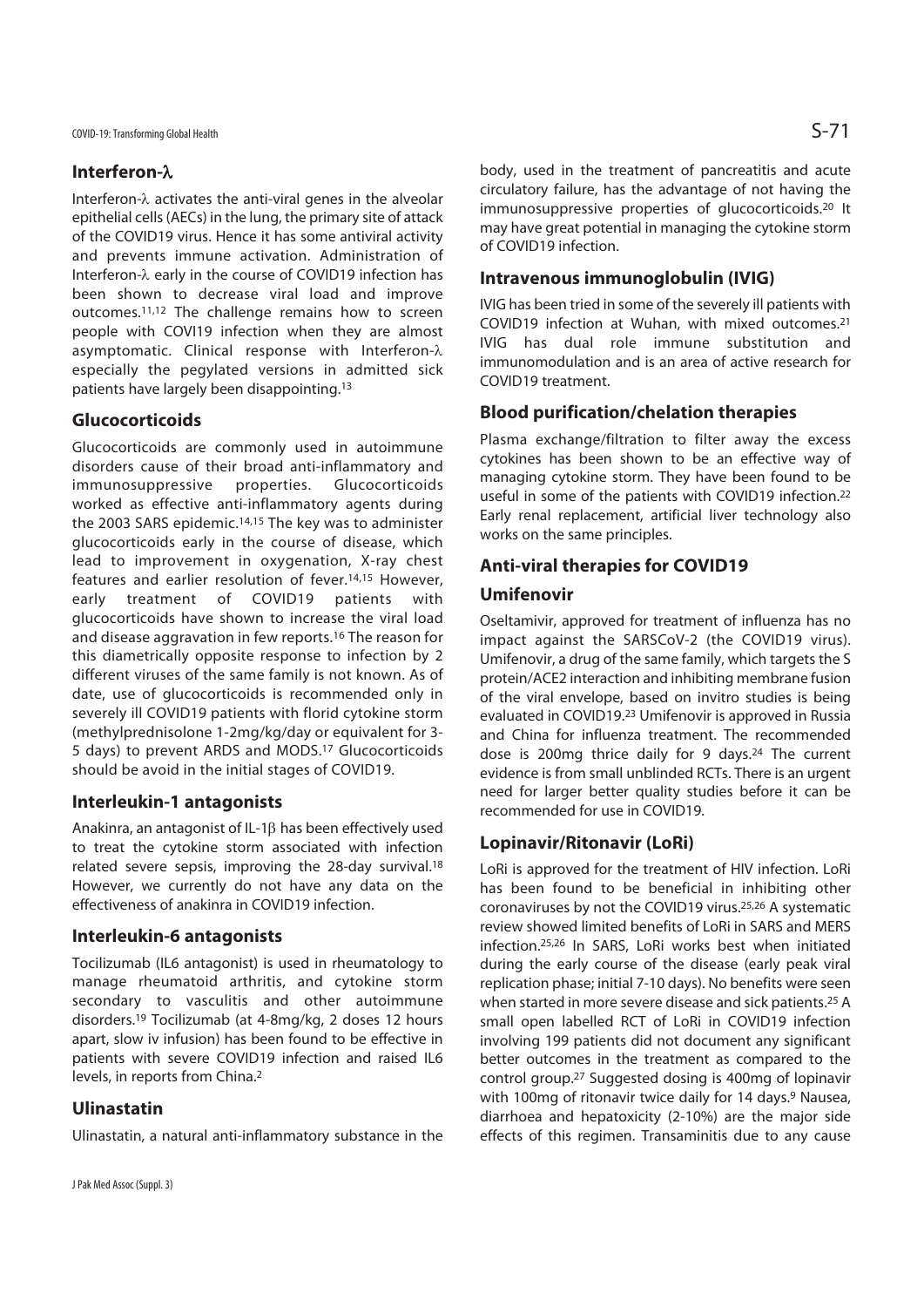(including COVID19) is a contraindication for the use of LoRi.

#### **Ribavirin**

Ribavirin, an inhibitor of RNA dependent RNA polymerase, should ideally work in COVID19. However, it has previously been found to be effective in SARS infection (systematic review found the drug to be ineffective in 26 out of 30 studies; 4 studies reporting potential harm due to hepatotoxicity and hemolytic anemia).28 There is as of now no conclusive data to recommend the same in COVID19.

#### **Remdesivir**

Remedesivir is a relatively new antiviral agent with limited clinical experience. It was first clinically used in the Ebola virus outbreak.29 There are case reports of benefits of use of Remedesivir in COVID19. Currrently there are several ongoing RCTs to evaluate the efficacy and safety of Remdesivir in COVID19.9,30 The molecule was recently hyped up by the president Trump of America in his press briefings.

#### **Favipiravir**

Favipiravir inhibits the RNA polymerase halting viral replication, and has previously been found to be effective against influenza and Ebola virus.<sup>31</sup> There are isolated case reports and data from an RCT suggesting the benefit of Favipiravir in COVID19 infection. There are several ongoing RCTs evaluating Favipiravir in COVID19.

#### **Anti-helminthic agents**

Nitrazoxanide, an anti-helminthic agent with good safety profile, has been shown to have anti-viral activities against SARS-CoV2 in invitro studies. RCTs are undergoing evaluating its safety in COVID19.32 A lot of interest has been generated with regards to another anti-helminthic agent, ivermectin in COVID19.33 Currently several trials are on evaluating the same.

#### **Conclusion**

Considering the exponential spread of COVID19 across the globe, establishing the perfect treatment regimen against the SARS-CoV2 is a race against time for the global medical community. As of now we have no concrete evidence to recommend a particular drug or regimen. Based on the above data, it is likely that the most successful regimen is going to be multi-drug therapy, being a combination of immunomodulatory agent with anti-viral agent. It is not only important to know which are the molecules which will work the best, but perhaps even more important is when in the disease course to start these drugs for the best clinical outcomes. The next few weeks to months shall give us some definitive answers in the war against COVID19.

#### **References**

- 1. Yang J, Zheng Y, Gou X, et al. Prevalence of comorbidities in the novel Wuhan coronavirus (COVID-19) infection: a systematic review and meta-analysis. Int J Infect Dis. 2020;pii: S1201- 9712(20)30136-3.
- 2. Qing Ye MD , Bili Wang MS , Jianhua Mao MD , Cytokine Storm in COVID- 19 and Treatment, Journal of Infection (2020), doi: https://doi.org/10.1016/j.jinf.2020.03.037
- 3. Chen L, Liu H-G, Liu W, Liu J, Liu K, Shang J, et al. Analysis of clinical features of 29 patients with 2019 novel coronavirus pneumonia. Chin J Tuberc Respir Dis. 2020;43.
- 4. Zhou D, Dai SM, Tong Q. COVID-19: a recommendation to examine the effect of hydroxychloroquine in preventing infection and progression. J Antimicrob Chemother. 2020;dkaa114. doi:10. 1093/jac/dkaa114
- 5. Devaux CA, Rolain JM, Colson P, Raoult D. New insights on the antiviral effects of chloroquine against coronavirus: what to expect for COVID-19? Int J Antimicrob Agents. Published online March 11, 2020. doi:10.1016/j.ijantimicag.2020.105938
- 6. J G, Z T, X Y. Breakthrough: Chloroquine phosphate has shown apparent efficacy in treatment of COVID-19 associated pneumonia in clinical studies. Bioscience trends. 2020;14(1):72-3.
- 7. Gao J, Tian Z, Yang X. Breakthrough: chloroquine phosphate has shown apparent efficacy in treatment of COVID-19 associated pneumonia in clinical studies. Biosci Trends. 2020; 14(1):72-73.
- 8. Gautret P, Lagier JC, Parola P, et al. Hydroxychloroquine and azithromycin as a treatment of COVID-19: results of an open-label non-randomized clinical trial. Int J Antimicrob Agents. Published online March 20, 2020. doi:10.1016/j.ijantimicag.2020.105949
- 9. Sanders JM, Monogue ML, Jodlowski TZ, Cutrell JB. Pharmacologic Treatments for Coronavirus Disease 2019 (COVID-19): A Review. JAMA. 2020 Apr 13. doi: 10.1001/jama.2020.6019
- 10. Sharma M, Kumar M, Dutta D. Hydroxychloroquine in diabetes and dyslipidaemia: primum non nocere. Diabet Med. 2019 Sep 26. doi: 10.1111/dme.14144.
- 11. Arabi YM, Shalhoub S, Mandourah Y, Al-Hameed F, Al-Omari A, Al Qasim E, et al. Ribavirin and Interferon Therapy for Critically Ill Patients With Middle East Respiratory Syndrome: A Multicenter Observational Study. Clinical Infectious Diseases. 2019.
- 12. Omrani AS, Saad MM, Baig K, Bahloul A, Abdul-Matin M, Alaidaroos AY, et al. Ribavirin and interferon alfa-2a for severe Middle East respiratory syndrome coronavirus infection: a retrospective cohort study. The Lancet Infectious Diseases. 2014 2014/11/01/;14(11):1090-5.
- 13. Zumla A, Chan JFW, Azhar EI, Hui DSC, Yuen K-Y. Coronaviruses drug discovery and therapeutic options. Nature Reviews Drug Discovery. 2016 2016/05/01;15(5):327-47.
- 14. Ho JC, Ooi GC, Mok TY, Chan JW, Hung I, Lam B, et al. High-dose pulse versus nonpulsecorticosteroid regimens in severe acute respiratory syndrome. American journal of respiratory and critical care medicine. 2003;168(12):1449-56.
- 15. Yam LY-C, Lau AC-W, Lai FY-L, Shung E, Chan J, Wong V, et al. Corticosteroid treatment of severe acute respiratory syndrome in Hong Kong. The Journal of infection. 2007;54(1):28-39.
- 16. Auyeung TW, Lee JSW, Lai WK, Choi CH, Lee HK, Lee JS, et al. The use of corticosteroid as treatment in SARS was associated with adverse outcomes: a retrospective cohort study. The Journal of infection. 2005;51(2):98-102.
- 17. Zhou Y-H, Qin Y-Y, Lu Y-Q, Sun F, Yang S, Harypursat V, et al.